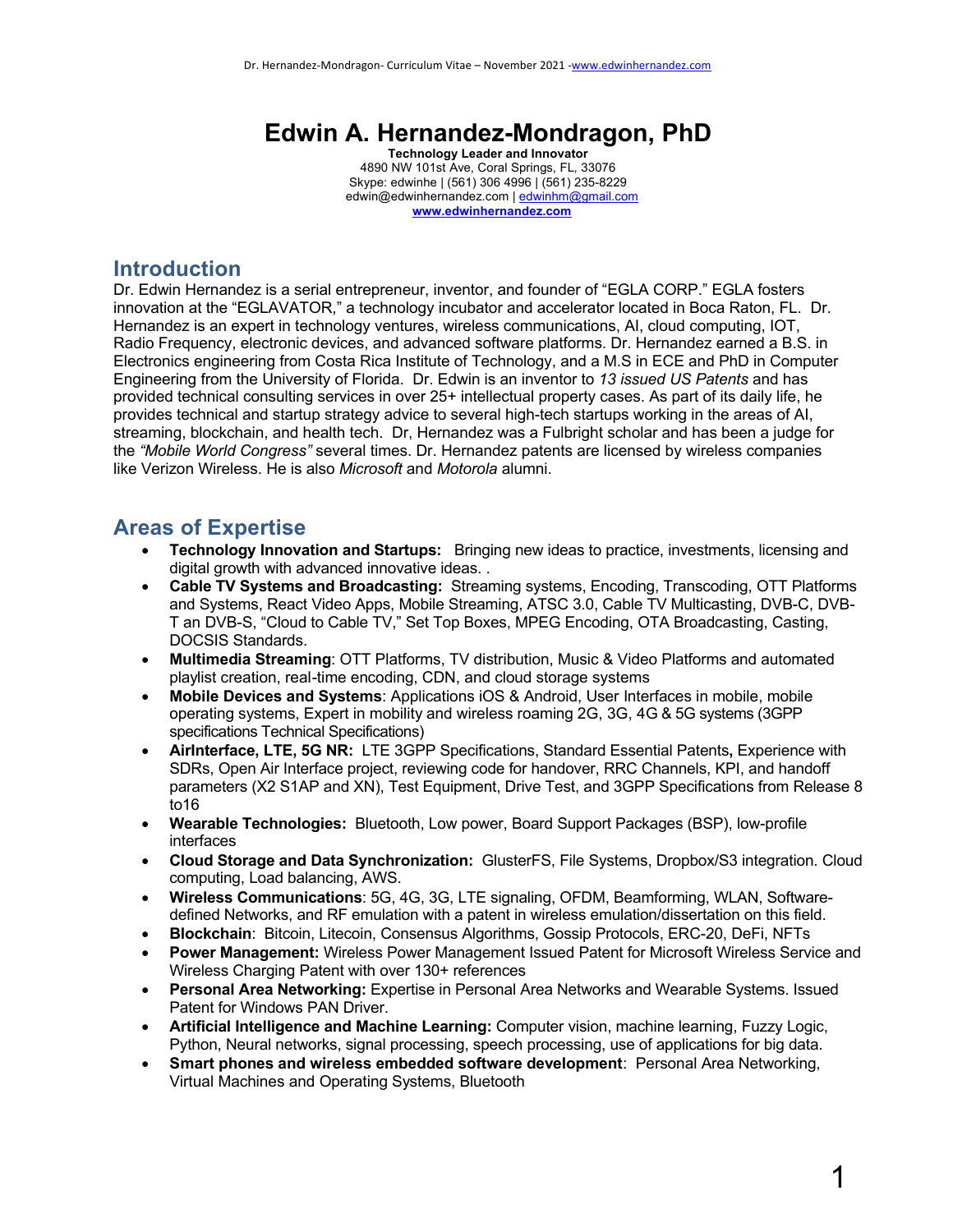# **Academic Background**

Ph.D., **University of Florida**, Gainesville, FL Major: Computer Engineering, *Research Areas:* Mobile Computing, Wireless Networks, Handoff Optimization, and Adaptable Network Protocols, Linear Prediction, Network Emulation *Dissertation:* An Adaptive Networking Protocol for Rapid Mobility Environments Advisor: Dr. Sumi Helal, August 2002

M.Sc., **University of Florida**, Gainesville, FL Major: Electrical and Computer Engineering *Research Areas*: Computer Networks and Intelligent and Information Systems (Artificial Intelligence). Thesis: Adaptive Sampling for Network Management Advisor: Dr. Alan D. George December 1999

#### B.Sc. **Costa Rica Institute of Technology**, Costa Rica Major: Electronics Engineering Thesis: Monitoring system for a packet-based data network, RACSAPAQ Advisor: Dipl-Ing. Luis P. Mendez July 1995

# **Industry Experience**

**EGLA CORP & EGLAVATOR, Owner & Founder (10/10 – Present)**

**Technology Innovation, Intellectual Property Experts, Cloud and Streaming Platforms, E-Commerce. Creator of MEVIA and Cloud to Cable with 3 issued patents Dr. Hernandez assists as an** Expert Witness Services for technical and damages for intellectual property cases, also provides strategic advice to startups & Innovators. Other experience with engineering applications for Infrastructure, Cloud-based Platforms, Telecommunications, Network Function Virtualization, Handover for 4G & 5G Systems, Softwaredefined Radios, IPTV, mobile, including managing and creating applications for IOS, Android, IPTV, Amazon Web Services, Wireless & Mobile Computing, Artificial Intelligence, Cloud Computing, Research & Development Lab, 3D Printing, IC Design, Device Testing & Claim chart analysis. (eglacorp.com)

- **Intellectual Property & Technology Expert Witnesses.** Advising strategic acquisitions and IP strategies for technology companies, Infringement reports, Invalidity Contentions, IPR Reports for PTAB, Damages calculations, Forensics, Code Reviews, Clean Room Analysis, assisting trials and attorneys with all Intellectual Property matters (**2014-ongoing**)
- **MEVIA and CloudtoCable** is a patented platform that merges cloud and Cable TV systems and simplifies music and video distribution to web, mobile and Cable TV. Cloud to Cable is servicing operators like CABLE COLOR in Honduras. MEVIA<sup>1</sup> is a "Software as a Service" and a cloud-based platform that enables "*MEVIA Music*" currently in operation in several countries including Brazil, Honduras, and United States. Supplied and maintained REST/SOAP/JSON APIs to handle more than 500K subscribers with SKY TUNES application. Our technologies powered DMX Media before its **\$16M** acquisition by Stingray Digital in 2015 mediamplify.com, cloudtocable.com and www.eglacomm.net
- **EGLA CORP** owns a version of **MobileCAD and MobileIPP** in an LTE-based system with Software-defined Networks (Patented technologies) and in use with CBRS and a simulated EPC in a virtualized environment, built in 2019
- Member of **Licensing Executives Society (LES International),** Expertise in licensing intellectual property rights and monetization of patents and software.

 $1$  Previously marketed under MEDIAMPLIFY®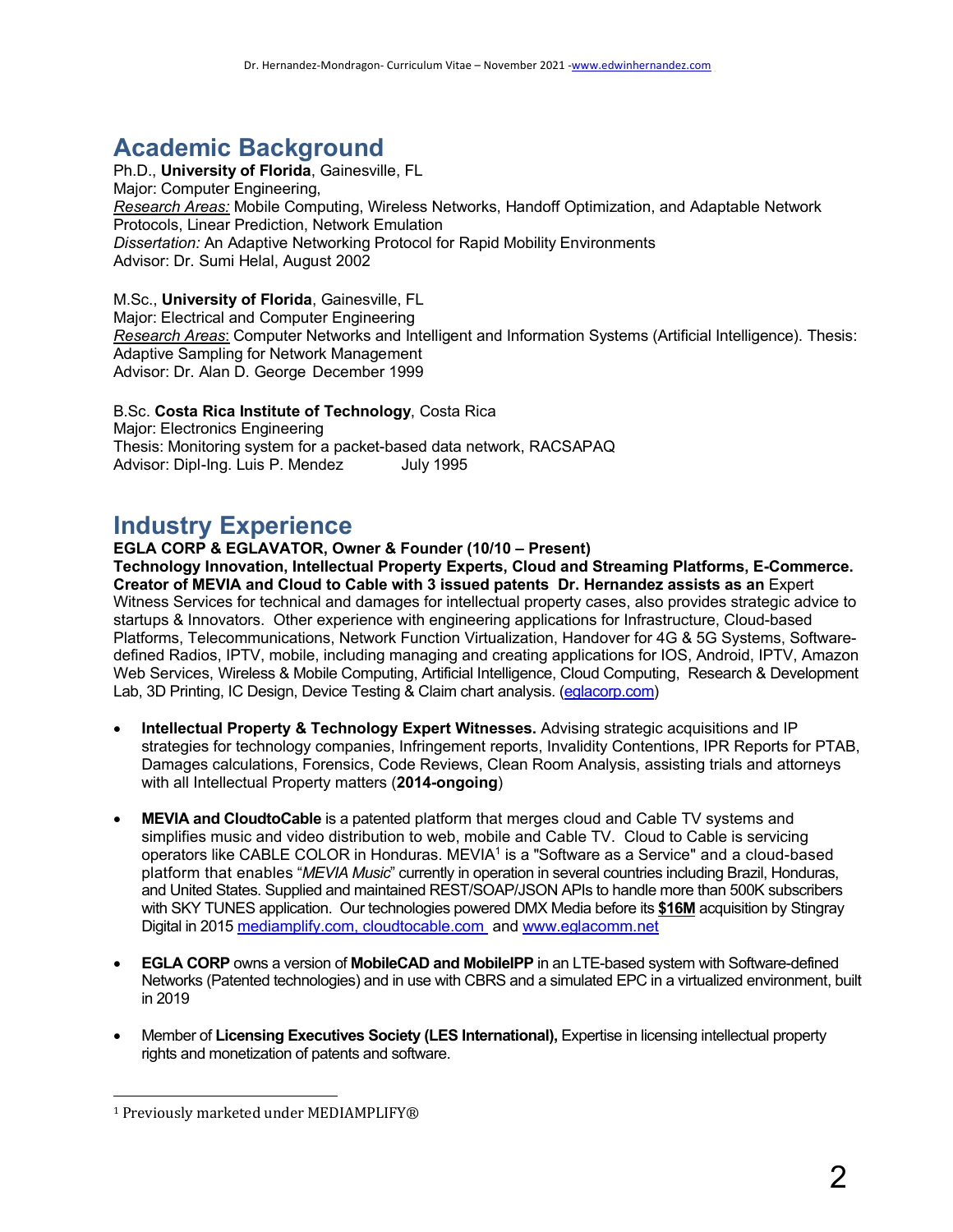### **EGLAVATOR, Technology Incubator & Office Spaces, Boca Raton, FL. (***3***/17 – Present)**

**Experience:** Founder and owner of a Boca Raton-based technology incubator and accelerator with many startups in Cloud, 4G/LTE, 5G Systems, Prototyping and development of mechanical, electrical, and software products (www.eglavator.com) 3D Design & Assisting Startups for funding and technology direction: DEMOLIZER (CBS Biomedical), HydraFlush, and SAFEFI. Assisted Startups Projects:

- **PointsKash, LLC** Points rewards to Blockchain
- **SEO TurboBooster and Pre-Dating** Assisting strategy partnerships
- **Conductions Labs, Inc** Bluetooth and Directed audio Business development and strategy
- **MEVIA & Mevia Studios, Inc** : Streaming platform and web widget technology.
- **CBS Biomedical** in Partnership with EGLA CORP engineering and development of a new version of a DEMOLIZER in 2018 – 2019 (Shareholder of CBS Biomedical, Inc)
- **HydraFlush, Inc**, redesign of mechanical transmission and parts for double-sided toothbrush in 2018
- **SAFEFI –** Safety-based with GPS location and tracking using a Bluetooth button and SAFEFI Zones (Patented Technology, licensed to EGLA CORP, Investor to STADSON Inc 2015-2017)
- Assisted **Cirrus Core Networks** with their NFV system and implementation of an LTE network with CBRS in 2016
- Several other ventures in e-Commerce, Education, and blockchain technologies.

#### **MEVIA STUDIOS & TECHEDTV – Host & Broadcasting – Boca Raton, FL (3/18 to Present)**.

**Experience:** As part of EGLAVATOR's TV, Media studio. I host and produce TV shows in technology and business: ASK ALICE, TECHEDTV, and others with dozens shows & podcasts, covering Mobile World Congress 2019, HIMMS 2019, Consumer Electronics Show and others.

#### **MOBILITY WORKX, LLC. Principal**, **Boca Raton, FL (7/2016 to present)**

**Experience:** Patent commercialization of MobileCAD (Patent 7,231,330) a mobile emulation environment for **3G, UMTS, 4G LTE, & 5G** networks, mobility, PCRF, Diameter routing, RRC Signaling, propagation models simulation, virtual drive testing and RF scenarios and Mobile IPP (US Patent 7,697,508 and US Patent 8,213,417) for seamless mobility LTE, Self-Organizing Networks, S1 Handover, X2 handover, Xn Handover, etc. **Licensed Portfolio by Verizon Wireless and other large mobile players**

- Handover patents for X2, S1 in LTE Rel9-14 and XN and N2 Handover for 5GNR Rel15-ongoing standards
- Network and Wireless Emulation for LTE and 5G NR, and other IP-based RF environments.

#### **Motorola Inc, Principal Staff Software Engineer, Mobile Devices, Plantation, FL (11/07-5/10)**

*Experience:* Google Android Platform/Application Development, Kernel-level prototyping, Data support, implemented HTTP Push/MMS, DRM content management, Webkit and Opera- based browsers, Lead discussions with customer Sprint/Nextel and Nextel International. I defined Android architecture and the concept of iDEN+5, which seeded Android in Plantation. Assisted in licensing negotiations for Motorola as part of the licensing team.

#### **Motorola, Inc Sr. Software Staff Engineer, Mobile Devices, Plantation, FL (11/03 -10/07)** *Experience***:** Feature lead for Java Virtual Machine for Dual-mode devices, J2ME Expert, JSR

implementation on BREW architectures, and iDEN/CDMA software interactions. As a feature lead, program management interactions, customer interactions, and 3rd party vendor relationships including licensing (ie Qualcomm). Platform design and development for Windows CE devices and Microsoft Smartphone Platforms, i930 mobile phone.

#### **Microsoft, Technical Program Manager***, Windows Networking,* **Redmond, WA (8/02 - 9/03)**

*Experience*: Feature lead for Bluetooth Personal Area Networking. Responsibilities driving Architecture, Design, Test Automation, security analysis for PAN, and drive testing over networking protocols such as IPv4 and IPv6 networks.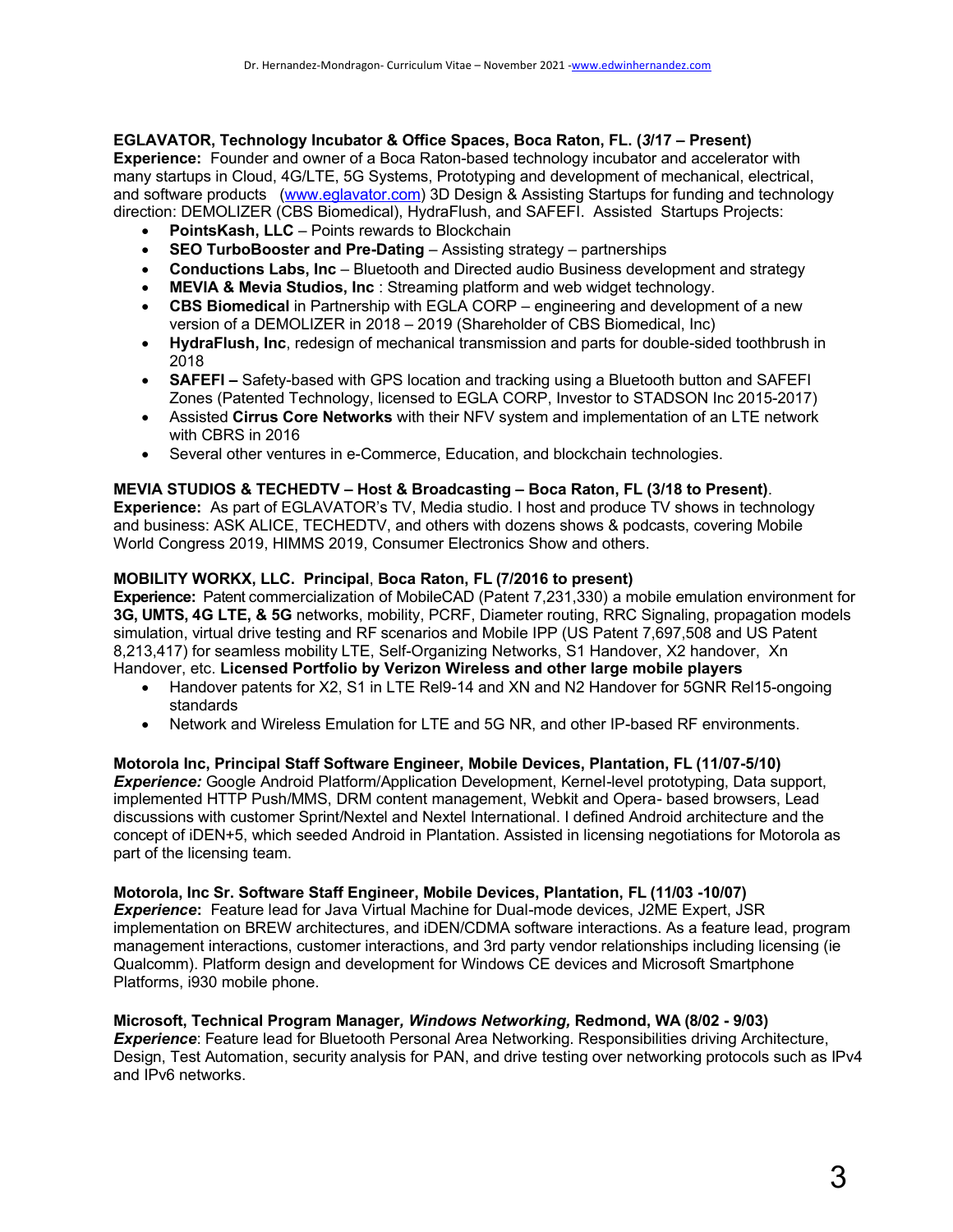#### **Microsoft, Program Manager Intern, Windows Networking, Redmond, WA (5/01-8/01)**

*Experience:* Wireless Zero-Configuration (WZC) for Windows XP Service Pack, Power Management algorithm using self-similar traffic modeling, and adaptive adjustment of the duty cycle. IEEE 802.11b/g/a services could be optimized to reduce power consumption from 0 to 80% depending upon network traffic characterization.

#### **COMPUNET, Entrepreneur/Lead Engineer Honduras (4/1997-11/09)**

*Experience***:** Owner and founder. Cisco/Linux administrator, Webmaster and senior system engineer and owner. Lead developer for: authentication services, security, web, and networking configuration.

## **Leadership Positions and Awards**

- Mentor for the FAU Business Plan Competition, 2021 Team finalist at FAU TechRunway.
- Judge for the **Mobile World Congress** in Barcelona, Spain, 2019
- Judge for the **Mobile World Congress** for Best Networking Software Breakthrough in Barcelona, Spain, 2020.
- Judge for Startup POP, Startups in Boca Raton, FL.
- Founding member of **Honduras Global** dedicated to Entrepreneurship, Science & Technology
- **Fulbright-Scholar:** 1997-1999 US State Department Program.
- 2018 Innovation Awards, City of Coral Springs, FL
- Nov 2018 3rd Place Hackathon with "*Eye of the Storm*" at Office Depot, Boca Raton, FL
- Top projects in Emerge Americas 2018 Hackathon with Video Anemometer, Miami, FL
- Fifth Place in Bitcoin Hackathon 2018 with Bitcoin Caster, Miami, FL https://github.com/win2013/bitcoin\_alexa
- Winner of Kinect/Gesture-controlled Hackathon in Boca Raton, FL https://github.com/win2013/airthenticate
- Finalist and presenting EGLA COMMUNICATIONS at Florida Venture Forum in Coral Gables, FL 2015
- Finalist at "Emerge America's" Conference with Mediamplify/MEVIA in **2014**, Miami Convention **Center**
- Finalist with Mediamplify "Music Sparks" in LAB Miami, FL in 2015.
- Mention of honor in the Honduran National Science Contest, May 1997.
- Ranked 1st in undergraduate studies, Costa Rica Institute of Technology, July 1995.
- Four consecutive academic scholarships undergraduate work at Costa Rica Institute of Technology (ITCR), 1991-1995.
- Winner Business Plan Competition in **University of Florida** 2002 and Runner-up in 2001
- *High-Performance Computing and Simulation Lab* student award, spring 1999.
- In March 2001, as a co-founder of E-melodies, runner-up during the *2001 UF Business Plan Competition* at the University of Florida and winner of the *2002 UF Business Plan Competition in Information Technology*

## **Technical Expert Witness for Intellectual Property and Patent Cases**

- 1. **University of Florida Research Foundation, Inc. et. al. v.** Motorola Mobility LLC**.** Filed in U.S. District Court for the Southern District of Florida – Case settled in 2014 (**Deposed)**
- 2. Virtela Technology Services **v. Andrew Funk**, File in the US District Court of Denver, Colorado, Expert Witness for Andrew Funk – Case Settled in 2016.
- 3. Del Castillo v**. Bank of America** Expert Witness for Bank of America Case settled 2017
- 4. **Seven Networks** vs. Google Expert Witness for Seven Networks 2017
- 5. **Blue Radios** v. Kopin Expert Witness for Blue Radios– Colorado 2017 ongoing **(Deposed)**
- 6. **Mobility Workx** v. T-Mobile Case Settled 2017 **(Deposed)**
- 7. **Mobility Workx** v. Verizon Wireless, Damages Expert Witness for Mobility Workx, LLC in E.D. Texas – 2017 – ongoing **(Deposed , Case Settled)**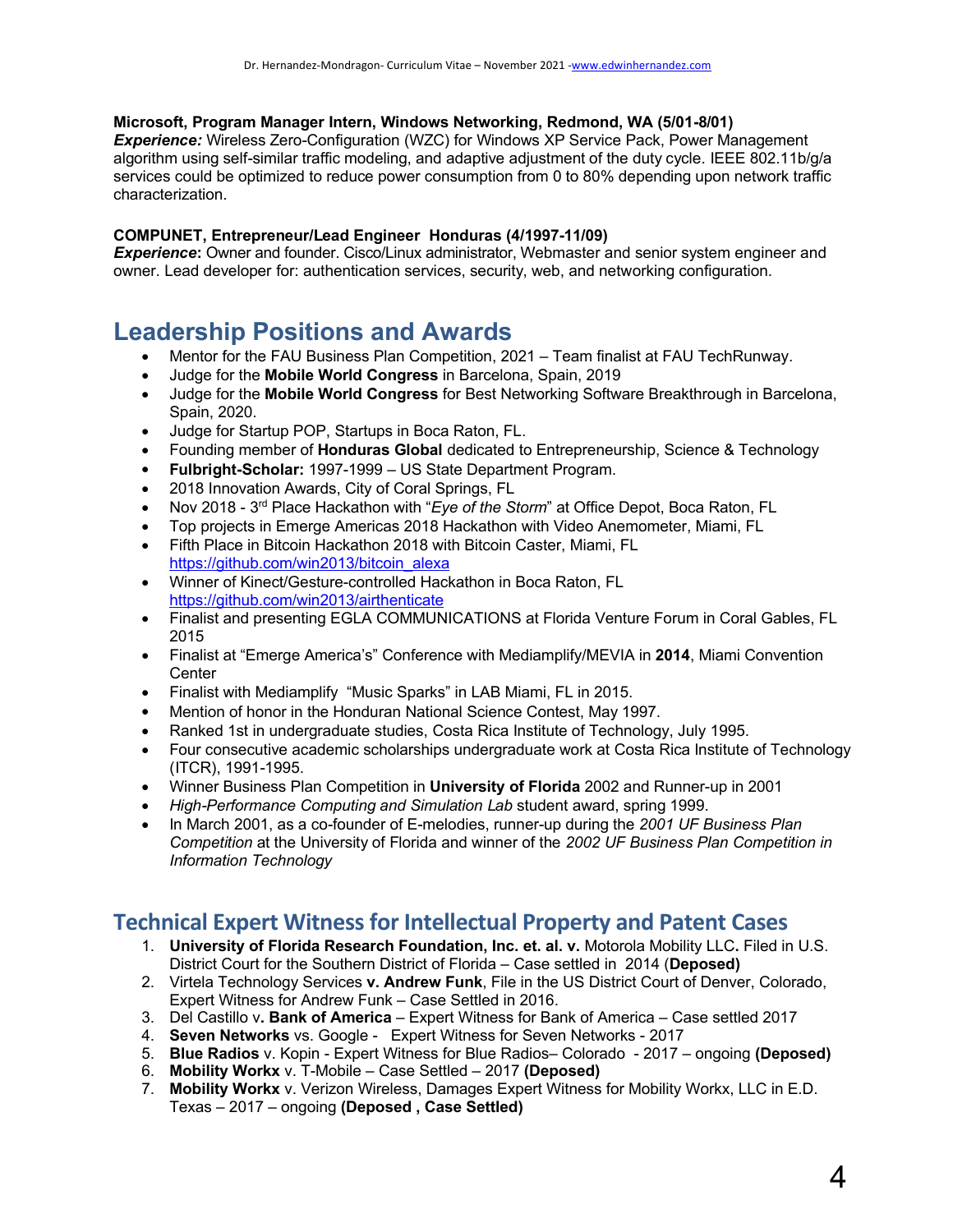- 8. **Mobile Manufacturer** v. Carrier, Eastern District of Texas, Expert Witness for Mobile Manufacturer (Confidential & Settled) in 2017
- 9. **Talent Mobile Development** v. Headios Group (California Federal Court, 2018 Trademark/Mobile Software) – Jury trial testimonial with 700k award to my client (**Trial Testimony)**
- 10. **Key West Golf Club** v. Cable Provider **–** Preliminary study Key West, FL, 2019
- 11. **Express Mobile** v. DreamHost, LLC **–** Expert Witness US District Court of Delaware 2019
- 12. Stone v**. AT&T, Vehicle** Expert Witness Expert Witness for AT&T on TCPA Matters, MMS Messaging – US District of San Diego, 2019 **(Deposed, Settled)**
- 13. XCommerce v. **Express Mobile, Express Mobile** vs. BigCommerce, others Expert Witness for Express Mobile. E.D District of Texas and California Northern District, Review code for client, claim charts, DOE, invalidity defenses, (**Deposed, Trial Scheduled**)
- 14. Workspot v**. Citrix** Expert Witness IPR2019-01002- Expert Witness for CITRIX PTAB, 2019 - **(Deposed, Instituted but all claims held patentable)**
- 15. DISH Network LLC v. **Multimedia Content Management LLC** IPR2019-01014 and IPR2019- 01015, Expert Witness for Multimedia Content Management, LLC, 2019 (**Not instituted, Not Instituted**)
- 16. **TPI** vs Keller Williams, Inc **Damages and Technical Expert Witness**, Trade secrets, software, Texas, 2020 (**Deposed, Settled)**
- 17. **Bell Northern Research, LLC** v. LG Electronics, Inc., et al, Infringement & Validity Federal Court, IPRs (3), California, **Settled, Terminated Institution**
- 18. **Bell Northern Research, LLC** v. Samsung et al, Infringement & Validity Federal Court, IPRs (3), California, Assisting infringements reports & damages models, Technical Expert Reports – Case **Settled, 2 IPRs not instituted**
- 19. **TCL -** assistance & consulting for several patents and IP cases.
- 20. **Barkan** v. Sprint **–** E.D. of Texas, Technical Expert Reports, Invalidity and Infringement Reports, **Deposed (Case Settled)**
- 21. **Kaiffi** v. T-Mobile, Verizon **- E.D. of Texas, Technical Expert Reports (**Streaming and wireless) (**Withdrawn by Client)**
- 22. **Flexiworld** v. Amazon, others, Texas Western District, Technical Expert Reports (Streaming Technologies**) (Withdrawn)**
- 23. Contour Data Solutions v. Gridforce, **CDW** Pennsylvania E.D., Technical Expert Reports (Data Center, Cloud, Trade Secrets)
- 24. Mediatek, et. al v. **Nippon Telegraph**, **Nippon Telegraph** vs. Media Tek IPR2020-01607, Declaration and Reports, IPR and US District court (Modulation, RF, OFDM, other wireless comm issues, **Deposed IPR, Validity and Infringement).**
- 25. Netapp v. **Proven Networks**, IPR2020-01436, Declaration and Reports, and Federal Circuit Case, **Proven Networks v. NetApp, Deposed for IPR**
- 26. **BNR (Mobile / Wireless Patents)** ITC Case U.S. International Trade Commission Investigation No. 337-TA-3568, Certain Electronic Devices Having Wireless Communication Capabilities and Components – Ongoing - Mobility Patents, WIFI
- 27. **L2MT** vs Google moved to the Northern District of California, Claim Construction Assistance (on hold)
- 28. **Gravel Inc** v. T-Mobile, Amazon, and other defendants E.D. of Texas
- 29. Advising Pre-trial / 4 Confidential Defendants/Plaintiffs (2013-2014)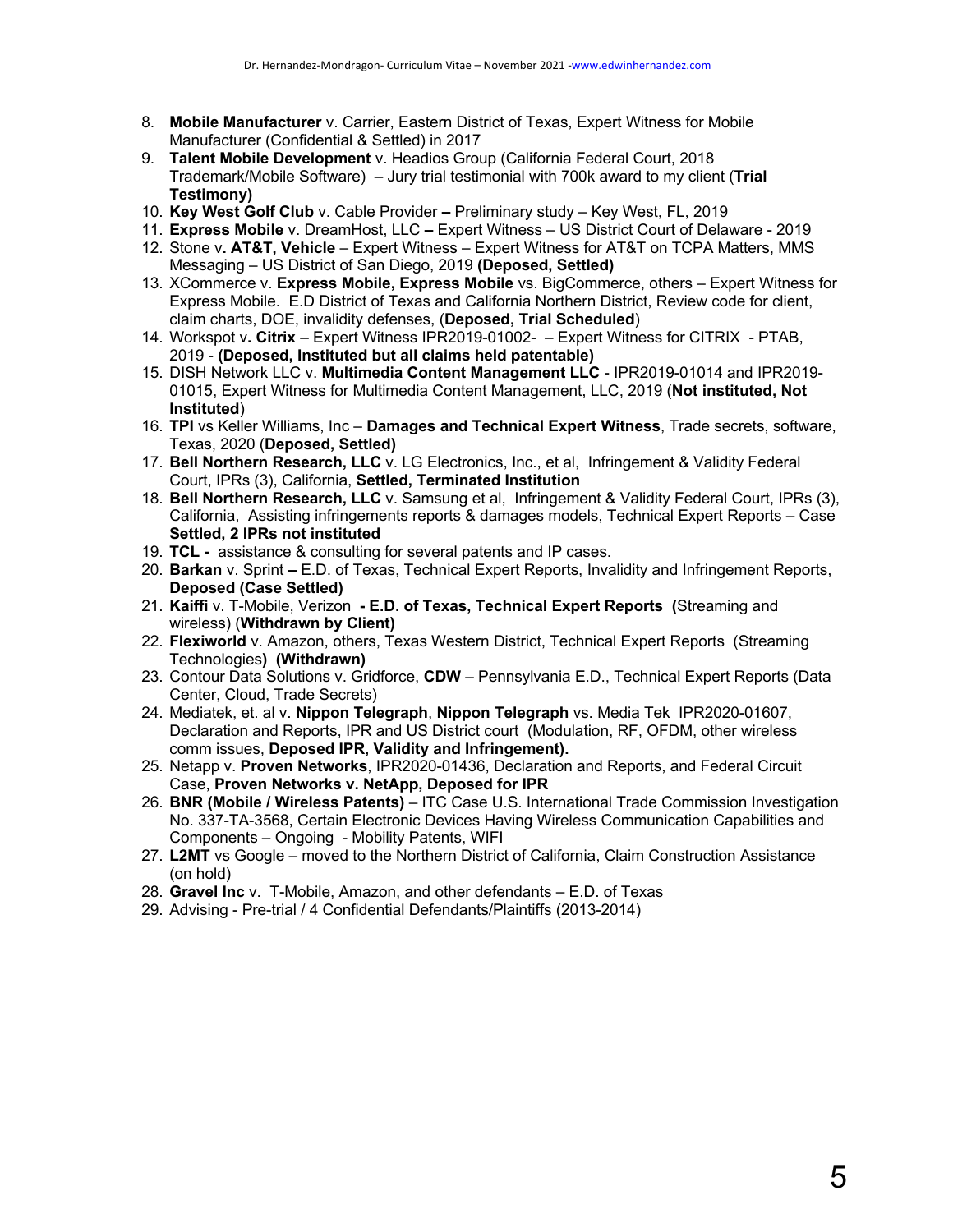## **PTAB and IPR Cases**

- 1. Workspot vs **Citrix** Expert Witness IPR2019-01002-– Expert Witness for CITRIX PTAB, (**All claims held patentable**) PTAB judges agreed with my analysis.
- 2. DISH Network LLC vs **Multimedia Content Management LLC** IPR2019-01014 and IPR2019- 01015, Expert Witness for Multimedia Content Management, LLC (**Denied, Not Instituted**)
- 3. LG Electronics v. **BNR** Expert Witness for BNR IPR2020-00108 for U.S. Patent No. 8,416,862 (**Terminated, Settlement**)
- 4. SAMSUNG v. **BNR** Expert Witness for BNR IPR2020-00611 (**Denied**) and IPR2020-00613 (**Not Instituted**) for U.S. Patent No. 8,416,862 – **Settled** (e.g. https://ptab.uspto.gov/036e63b4- 9123-465b-b453-c3aa3c2ea4e)
- 5. Mediatek v. Nippon Telegraph, Inc Expert witness for **Nippon Telegraph** IPR2020-01607, (Instituted, ongoing)
- 6. Netapp vs. Proven Networks, Inc Expert Witness for **Proven Networks**, IPR2020-01436 (Settled).

## **Damages Expert Witness for Intellectual Property and Patent Cases**

- 1. **Mobility Workx** vs. CellCo Partnership (Verizon Wireless), Expert Witness for Mobility Workx, LLC in E.D. Texas, Daubert challenged, scheduled to testify in court for reasonable Royalty **(Deposed, Trial July 26, 2021)** 2019
- 2. **TPI vs Keller Williams,** Damages Report on Trade Secrets, Reasonable royalties. **(Settled)**

## **Software Audits & Code Reviews**

- 1. **Honduran Government**, "National Institute of Properties," Multi-million-dollar platform transferred from the World Bank to the Honduran Government - Code Review for Java, .NET, and Cybersecurity in **2017-2018**
- 2. Auditing of Honduran Elections, Forensics and fraud detection and analysis (Pro-Bono) in 2018
- 3. Auditing of Honduran Elections, Forensics and fraud detection (2021)
- 4. Code Reviews & Clean Room Environments
	- $\circ$  C/C++ sources from several vendors in 802.11, LTE, 3G systems, Bluetooth, BSP Systems, Augmented Reality, Wearable
	- o Bash, Docker, PHP, Javascript, Typescript for e-commerce platforms
	- o PowerShell and others for a Windows platform

## **Publications**

- 1. J. Zablah, E. Hernandez, et.al "Enhance Honduras Development with Technology Transfer of High-Performance Computing," World Development Journal, Jan 2016.
- 2. E. Hernandez , "War of Mobile Browsers," IEEE Pervasive Computing, vol. 8, no. 1, pp. 82-85, Jan.- Mar. 2009
- 3. E. Hernandez, A. Ayyagari, "Heavily-tailed Network Traffic Modeling for Power Management", IEEE Workshop on Performance and Management of Wireless and Mobile Networks Australia, November 2005
- 4. E. Hernandez, M. Chideste, and A. George, "Adaptive sampling for network management," Journal of Networks and System Management (JNSM), Vol. 9, No. 4, Dec 2001.
- 5. E. Hernandez, A. Helal, "Predictive Mobile IP for Rapid Mobility," IEEE Conf. Wireless Local Networks 2004, Tampa, FL
- 6. E. Hernandez, A. Helal "RAMON: An emulation approach," IEEE Conf. Local Computer Networks 2002, Tampa, FL
- 7. E. Hernandez, A. Helal, "Examining Mobile-IP Performance in Rapidly Mobile Environments: The Case of a Commuter Train," IEEE Conf. Local Computer Networks 2001,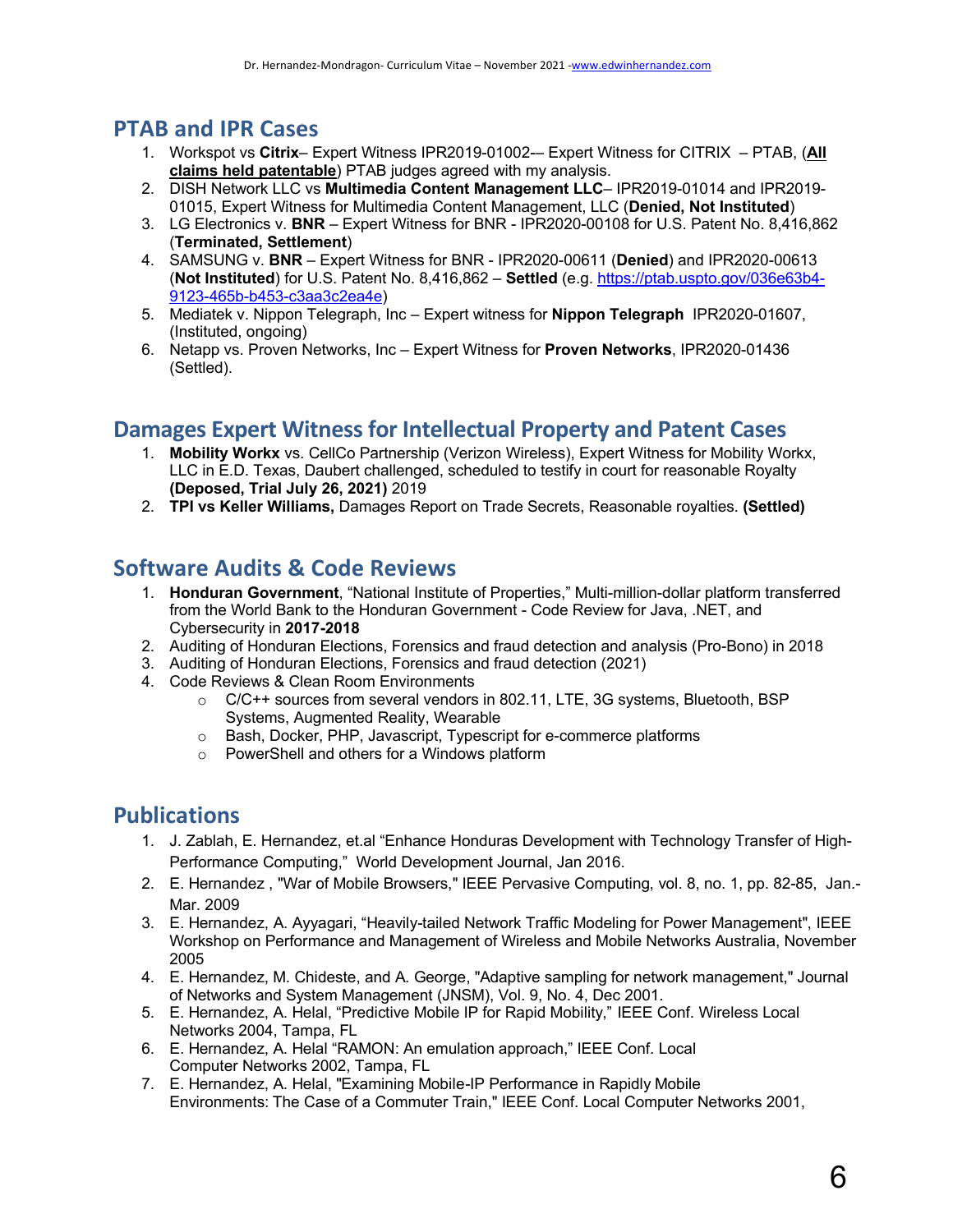Tampa, FL, Nov 14-16, 2001.

- 8. Helal, S. Shah, E. Hernandez, "Mobility Benchmarking In Ad-Hoc Networks," The IPSJ Journal, Vol.43, No.11, June 2002. Approx. 15 pp.
- 9. S. Shah, E. Hernandez, A. Helal, "CAD-HOC: A CAD Like Tool For Generating Mobility Benchmarks In Ad-Hoc Networks," SAINT 2002, Japan, January 2002

# **Thesis and Dissertation**

- E. Hernandez "*An adaptive protocol for rapid mobile environments*," Ph.D Dissertation, University of Florida, August 2002
- E. Hernandez. "*Adaptive sampling for network management*," M.Sc. Thesis, University of Florida, Dec 1999
- E. Hernandez, Y. Lee. "*Monitoring system of a packet data network,"* B.Sc. Thesis. ITCR, report, July 1995

## **Books**

- Viva5G for Executives and Entrepreneurs Q2, 2022
- Viva5G for Engineers and Scientists Q2, 2022

## **Technical Reports and Prior to publications**

- 1. E. Hernandez "MEVIA COIN White Paper " November 2021
- 2. E. Hernandez "Mediamplify: A Multimedia Platform for MPEG TV Systems, " Dec 2015
- 3. E. Hernandez, A. Helal, "RAMON: A network emulation environment," CISE Department, University of Florida, 2005
- 4. E. Hernandez, A. Helal, "Ghost Mobile IP," CISE Department, University of Florida, 2005.
- 5. E. Hernandez, "DMTF: Authentication for Mobile Phones," Motorola, defensive Publication, 2004

# **Patents and Innovations (13 Issued, 4 Patent Pending)**

- 1. E. Hernandez, A. Ayyagari, et al. "Method and system for managing power consumption of a network interface module in a wireless computing device," Microsoft Corporation. **Issued US Pat. 7,564,810**
- 2. E. Hernandez, A. Helal, RAMON, "Rapid Mobility Network Emulator Method and System," University of Florida**. Issued US Pat. 7,231,330**
- 3. E. Hernandez, A. Helal, "System, Apparatus, and Method for Proactive Allocation of Wireless Communication Resources," University of Florida**, Issued US Pat. 7,697,508 and US Pat. 8,213,417**
- 4. S. Poursabahian, E. Hernandez, et al, "Bluetooth PAN Driver," Microsoft Corporation, **Issued US Pat. 7,269,388**
- 5. Krantz, E. Hernandez, et al "Rules-based Network Selection Across Multiple Media," Microsoft Corporation, **Issued US Pat 8,788,715, and 7,996,505**
- 6. V. Bhanu, E. Hernandez, et al, "Smart Scan for Bluetooth PAN Services, "Microsoft Corporation," **Issued US Pat. 8,024,487**
- 7. E. Hernandez, K. Ardizzione. "Thumb-based User Interface for Camera Phones," Motorola, Inc, submitted 2005
- 8. E. Hernandez, et al. "Java-based Push to Talk, " **Issued Pat 8,707,337**
- 9. E. Hernandez, "Secure USB Drive," Motorola, Inc, submitted 2005
- 10. E. Hernandez, J. Tracy "Magnetic Connector", Motorola, Inc, **Issued US Pat: 7,331,793 with over 140 references.**
- 11. E. Hernandez,– Issued US Pat: **10,123,074, 10,524,002, 11,140,441** Continuation in Preparation,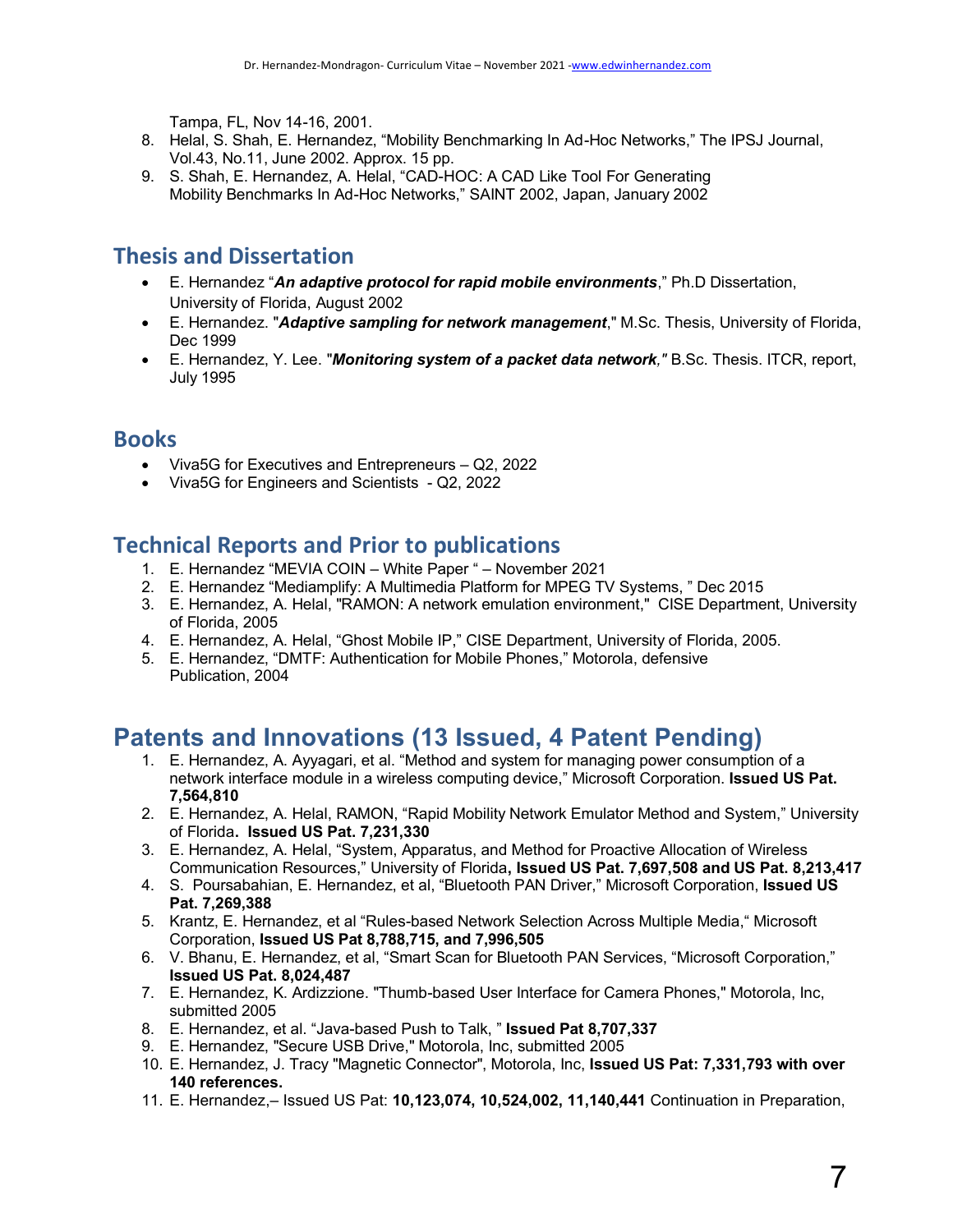and European Patent Office (PCT No. 16/729,986 and 15874332.8)

- 12. E. Hernandez Anemometer with Augmented Reality April 2018 Patent Application Filed and discontinued
- 13. E. Hernandez **-** SYSTEMS AND METHODS FOR IMPROVED BIOHAZARD WASTE DESTRUCTION SELECTION – Filed – Patent Application (PCT & USPTO) In January 2020, PCT PCT/US19/52276 notice indicated that found novelty, inventive steps met, and industrial applicability.

## **Broadcasting, Blogs & Podcasts**

- FM Radio & Podcast **Ask Alice** Show May August 2018
- Founder of TECHEDTV, EXPERT WITNESS TV Host . http://teched.tv
- Technical articles at medium.com/@edwinhm and edwinhernandez.com

# **Software & Engineering Skills**

**Operating Systems Experience***:* Linux Operating Systems (*Expert Level*), Windows Platforms, AWS, Google Cloud, Microsoft Azure

**Cloud Computing:** AWS, Google Cloud, Azure, VmWare & XenServer, Docker Containers & Kubernetes. Cloud storage and platform development of multimedia delivery systems.

**Marker Space & Electronics** : 3D Printing, Sketching, Design, CAD/CAM, Circuit boards, logic boards, electronic components and RF engineering.

**Block Chain Technologies:** ERC-20, Solidity, Bitcoin, Ethereum, Binance, DEFI tokens, consensus algorithms, miners, NFT or Non-Fungible Tokens

**Mobile Programming:** iOS and Android. Android OS including Smart TV, IOS Development for iPad/iPhone/TV, Embedded Development with Raspberry PI. Legacy systems: Windows CE, J2ME, Blackberry RIM SDK, Motorola SDKs, Samsung SDK BREW, Qualcomm AMSS/DMSS.

**Software Development languages:** React, React-Native, Python (Django), PHP, Javascript (jQuery, NodeJS, AngularJS), Objective-C, Swift, Java, Java/Android, GNU C/C++, C#, VB.NET, Platform Builder, Java Micro-Edition, J2SE, and MySQL.

**Machine Learning:** Scikit, OpenCV, Python and Text-to-Speech Technologies

**Multimedia Systems***:* Cable TV, DVB-C, DVB-S, IP Multicasting, Streaming Platforms, Encoding, Transcoding, Metadata, MPEG TS, Cable & Satellite Systems..

**Wireless Protocols***:* GPRS, UMTS, 4G LTE Handoff, 5G XN, and NFV Platforms. Beamforming, Power Management, RRC Messaging, Femtocells, small cells, QXDM logs. Experience with Wearables, Bluetooth LE, BNEP, and many PAN systems. Wide experience with GSM, GPRS, and other legacy wireless standards such as CDMA 2000, iDEN, and others. Extensive experience with mobility protocols in UMTS,

LTE, GSM, Mobile IP, MIH and research projects such as Cellular IP, HAWAII, AODV, and other systems. Expert level on WIFI, WPA-3, and IEEE 802.11 standards.

**Software Defined Radios and Networks***:* GNU Radio, Propagation, RF and Software-based Emulation, Wireless Emulation, Fading, Modulation, & others

**Internet Networking:** In-depth knowledge of IPv4 and IPv6 protocols, IP tunnels, TCP/IP, Web Sockets. NDIS driver design in Windows platforms, PCAP, Experience managing and securing Cisco IOS routers networks & firewalls and SNMP management. Fiber optics, IP Tunnels, VPN, Switching, Redundancy.

**Process Management**: Github, JIRA, TFS & SCRUM

**Data Center:**Power Management, A/C, Electrical Distribution, Networking,

**Scientific and Engineering Tools**: MATLAB, pSPICE, OrCAD, Network Simulator (ns-2 and ns-3), wide experience in electronic circuit design, digital design, and low-level debugging tools, including PC-104 and circuit design.

**Legacy Programming Languages:** LISP, PROLOG, FOXPRO, Pascal, Embedded design, Intel assembly code (i8051, x86), and TCL/TK.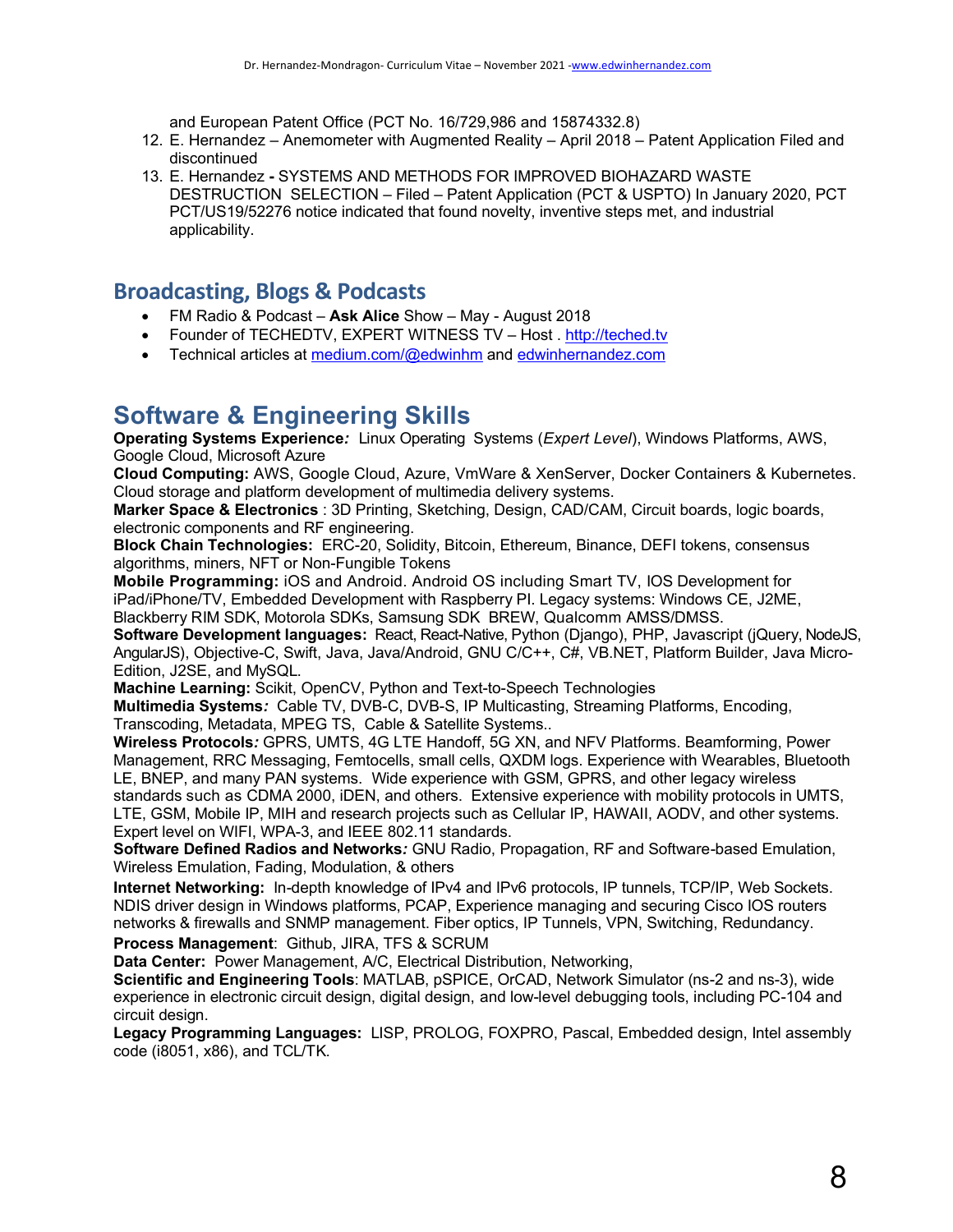# **Technology Licensing**

- The US patents Nos. 7231330, 7697508, and 8213417 are licensed by a major internet and wireless communications companies and are in use to manufacture millions of cellular devices and telecom carriers including **Verizon Wireless** as a licensee.
- US Patents 10,123,074 and 10,524,002 (**CloudtoCable** Patent Portfolio) campaign started for licensing.

# **Honors and Awards**

- Mentor for FAU Business Plan Competition, Assisted Computer Vision for Elderly, 2021
- Judge for the **Mobile World Congress** in Barcelona, Spain, 2019
- Judge for the **Mobile World Congress** for Best Networking Software Breakthrough in Barcelona, Spain, 2020.
- Judge for Startup POP, Startups in Boca Raton, FL.
- Founding member of **Honduras Global** dedicated to Entrepreneurship, Science & Technology
- **Fulbright-Scholar:** 1997-1999 US State Department Program.
- 2018 Innovation Awards, City of Coral Springs, FL
- Nov 2018 3rd Place Hackathon with "*Eye of the Storm*" at Office Depot, Boca Raton, FL
- Top projects in Emerge Americas 2018 Hackathon with Video Anemometer, Miami, FL
- Fifth Place in Bitcoin Hackathon 2018 with Bitcoin Caster, Miami, FL https://github.com/win2013/bitcoin\_alexa
- Winner of Kinect/Gesture-controlled Hackathon in Boca Raton, FL https://github.com/win2013/airthenticate
- Finalist and presenting EGLA COMMUNICATIONS at Florida Venture Forum in Coral Gables, FL 2015
- Finalist at "Emerge America's" Conference with Mediamplify/MEVIA in **2014**, Miami Convention **Center**
- Finalist with Mediamplify "Music Sparks" in LAB Miami, FL in 2015.
- Mention of honor in the Honduran National Science Contest, May 1997.
- Ranked 1st in undergraduate studies, Costa Rica Institute of Technology, July 1995.
- Four consecutive academic scholarships undergraduate work at Costa Rica Institute of Technology (ITCR), 1991-1995.
- Winner Business Plan Competition in **University of Florida** 2002 and Runner-up in 2001
- *High-Performance Computing and Simulation Lab* student award, spring 1999.
- In March 2001, as a co-founder of E-melodies, runner-up during the *2001 UF Business Plan Competition* at the University of Florida and winner of the *2002 UF Business Plan Competition in Information Technology*.

# **Entrepreneurship & Ventures**

**EGLA CORP dba EGLA COMMUNICATIONS:** Corporation behind the EGLAVATOR and other startups: Mediamplify & MEVIA Platform (Cloud to Cable TV), Expert Witness Consulting & Services, Software/Cloud hosting, Multimedia Delivery Services, EGLA.ai - Artificial Intelligence and HulaDrive. For additional, information: www.eglacomm.com | www.eglacorp.com

- **EGLAVATOR:** Technology incubator in Boca Raton, FL www.eglavator.com
- **Mobility Workx, LLC:** Principal, 3G/4G Emulation and Mobile Independent Handoffs under patents US7231330, US8213417 and US7697508 also known as MobileCAD and MobileIPP. www.mobilityworkx.co
- **UBIWIRELESS, LLC dba EDWIN HERNANDEZ, LLC :** Founder & owner. This company dedicated to IP Monetization, previous projects include RxProfile™ (http://rxprofile.net), FUTMOB, and Ad2Fone, among others (Mobile Applications). Licensing entity of EDWIN HERNANDEZ.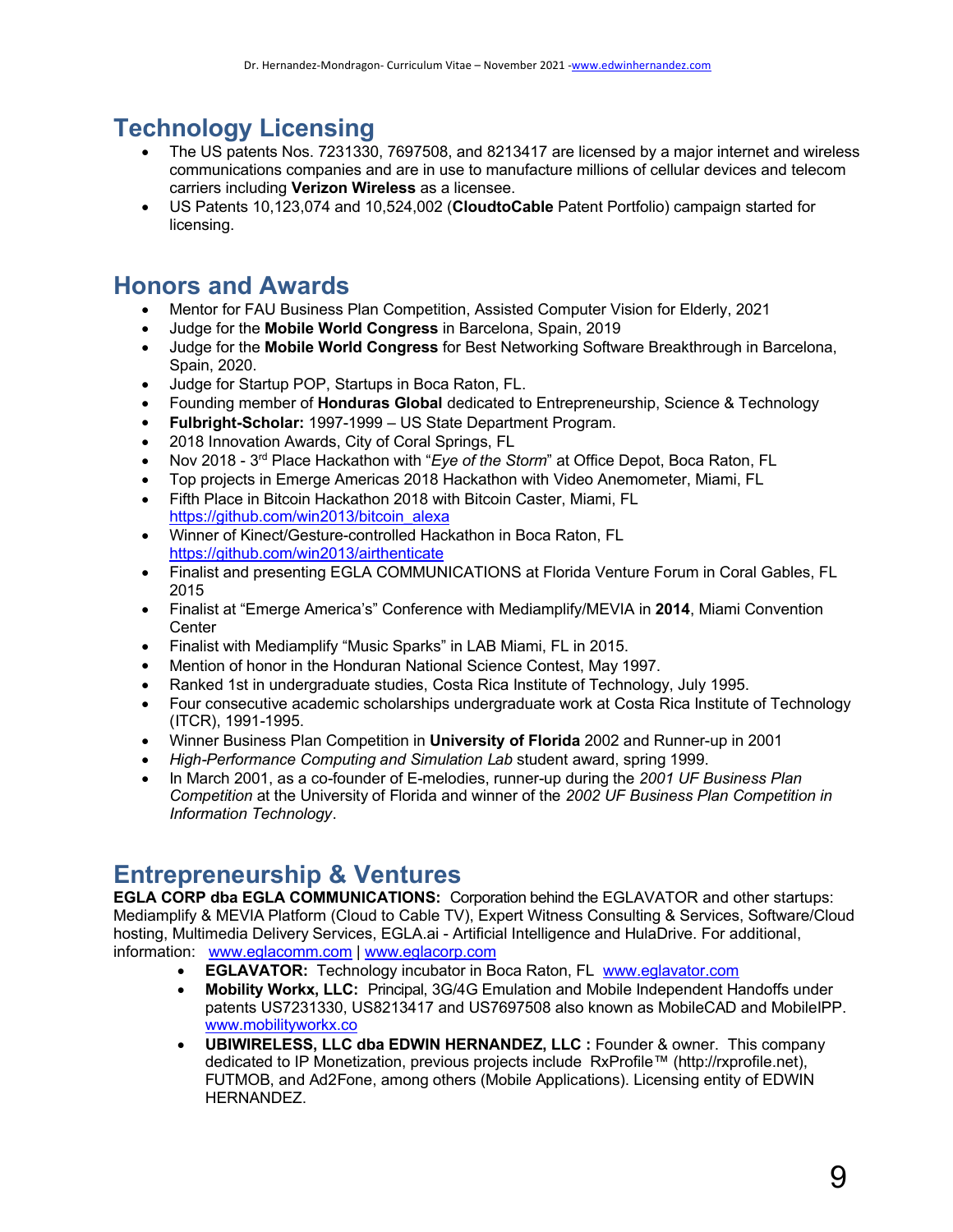**COMPUNET S. de R. L.** Founder and CTO, Honduras pioneer Internet Service Provider founded in 1997 completed operations in November 2009, one of the first ISPs in Honduras.

# **Personal Information**

- **Hobbies:** Guitar playing, running, soccer, volunteering for charities, option and derivatives trading.
- **Citizenship:** Honduran and US Citizen
- **Religion:** Catholic Salesian Alumni Instituto Salesiano San Miguel

# **Services and Memberships**

- Member of **Industry Advisory Board** for Florida Atlantic University, Electrical and Computer Engineering Department, 2017-present
- **GSMA – 2019 & 2020 Mobile World Congress**, Judge, Barcelona, Spain
- Emerge Broward and Leadership Broward Member 2014-2016
- Organizing Committee, Mobile Mondays Miami, 2009-2013
- Organizer "Startup Weekend Boca," October 2013
- Hispanic Graduate Student Association, Finance chair, 2001-2002
- Hurricane Mitch Volunteer, Gainesville, FL. October 1998
- ACM, IEEE member, dancing, soccer, and Tae Kwon Do, black belt
- St. Andrew's Catholic church, Life Teen, Coral Springs, FL, 2004-2005
- Member of Lovebags.org, 2007-2009
- Member of Society of Hispanic Professional Engineers, 2009-2010

# **Technical Program Committees/Reviewer for International Conferences**

- 2021 TELKOMNIKA (reviewer)
- 2021 CICN International Conference on Computational Intelligence and Communication Networks (Technical Program Committee)
- 2021 3<sup>rd</sup> ICERA International Conference on Electronics Representation and Algorithms (Reviewer)
- IJ-ICT 2021 International Journal of Information and Communication Technology (Reviewer)
- IJEECS 2021 Indonesian Journal of Electrical Engineering and Computer Science (Reviewer)
- IJRES International Journal Research Education and Science 2021 (Associate Editor),
- The International Conference on Communication Systems and Network Technologies (CSNT2021)
- ICCAIST 2021: 4th International Conference on Computer Applications & Information Security, Saudi Arabia.
- 2020 TELKOMINKA, Telecommunication, Computing, Electronics and Control
- Editorial Board of **Indonesian Journal of Electrical and Computer Engineering** 2021
- 2020 CICN International Conference on Computational Intelligence and Communication **Networks**
- 2020 BDAW Big Data and Advanced Wireless Technologies,
- 2019 International Symposium on Electrical and Electronics Engineering, ISEE2019.
- 2019 IEEE Asia-Pacific Conference on Applied Electromagnetics (APACE2019)
- 2019 1st International Conference on Cybernetics and Intelligent System (ICORIS) 2019.
- 2019 IEEE Game Entertainment and Media Ireland
- **Editorial Board Member and Reviewer**, Journal for Networks and Systems Management, from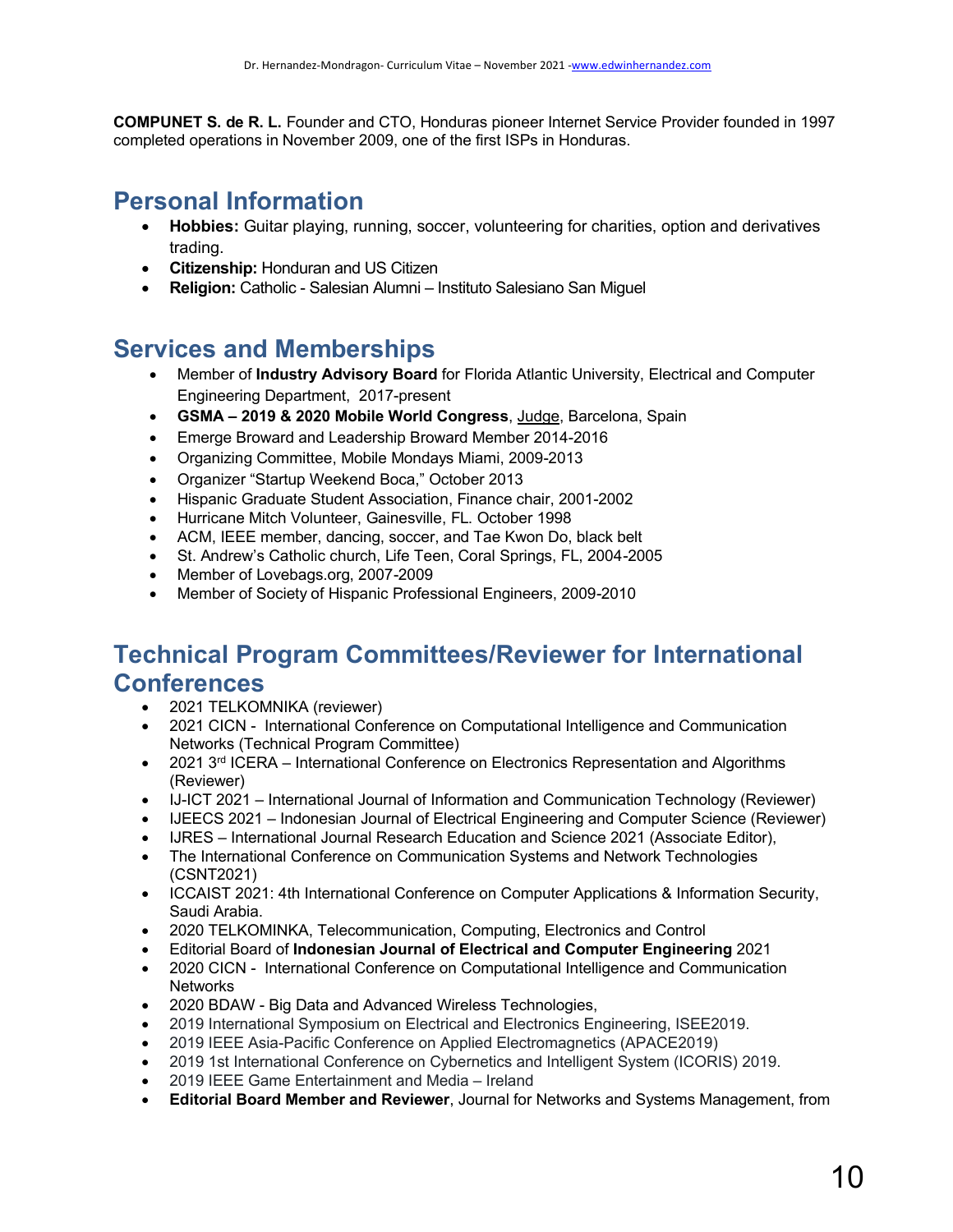2004-present

- 2018 Journal of Simulation: Transactions of the Society for Modeling and Simulation International
- 2018 International Conference on Information and Communications Technology (ICOIACT
- 2017 2nd International conferences on Information Technology, Information Systems and Electrical Engineering (ICITEE)
- 2016 Global Summit on Computer and Information Technology
- 2016 International Conference on Information Technology, Information Systems, and Electrical **Engineering**
- 2016 Recent Advances in Communications and Networking Technology
- WCI 2015 Women in Computing and Informatics
- 2012 (2012 IEEE Symposium on Wireless Technology & Applications).
- IEEE International Consumer Networks, 2011
- IEEE Broadnets 2008
- IEEE Wireless Networks Magazine, 2002-2003
- IEEE Transactions on Mobile Computing 2007
- IEEE Wireless Local Networks 2005-2007
- IEEE Local Computer Networks 2007-2008
- IEEE GLOBECOM 2005
- IEEE SOUTHEAST CONFERENCE 2005
- IEEE Conferences in 2014-2015
- 2004-2009 Panelist at 4G Wireless (Miami Beach, FL), several "Mobile Monday" events, and Mobile Commerce Latin America (2009).

## **Tutorials**

- Electrical and Computer Engineering Technology Faculty, Rochester Institute of Technology (RIT), Tutorial on LTE Emulation & Signaling for Handover, September 2020
- WEBCONF Latino 2010, Tegucigalpa, Honduras.
- Mobile Computing Platforms, Tegucigalpa, Honduras.
- IEEE SOUTHEAST CONF 2005. "Windows Cryptographic API," A Session Keys Paradigm.
- *Keynote speaker* at "First Tuesday" Tegucigalpa, Honduras, and San Salvador, El Salvador

# **Training**

- **Tucks Schools of Business – Dartmouth University**, Digital Strategies for Entrepreneurs, Google Campus, Seattle, WA, and December 2016.
- **Management Skills and Business Strategies**, FAU Campus, Boca Raton, FL, January 2014

# **Languages**

Fluent in Spanish and English. Basic knowledge of German and French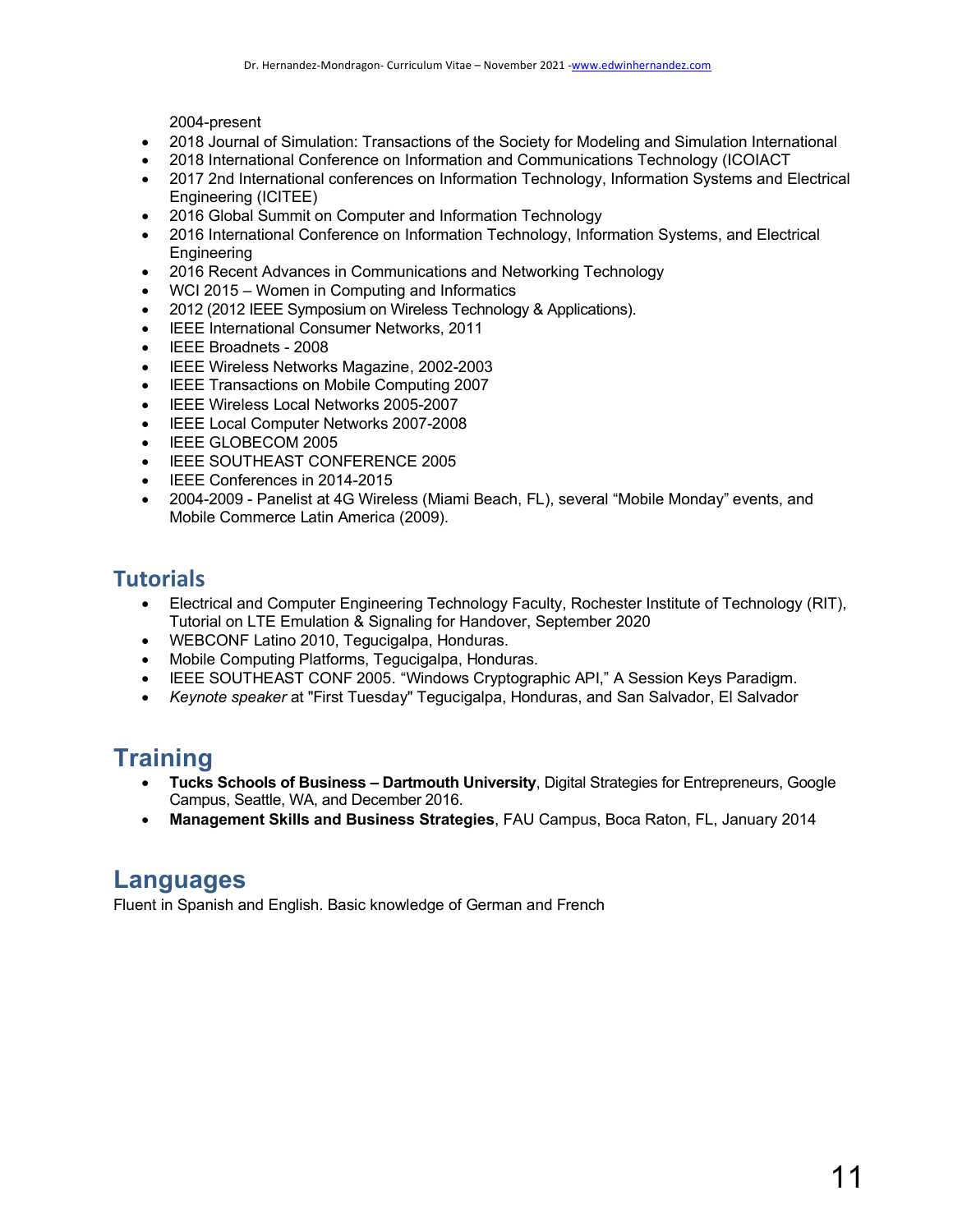# **Teaching Experience**

### **Teaching Assistant for Mobile Computing,** *University of Florida*, (Spring - Fall 2001)

**Experience:** Mobile Computing is level-6000 graduate class. The class involves the discussion of research papers and a practical section where different wireless technologies are covered. In addition to my job duties, an automated examination tool was developed as additional class aid for grading. The class required J2ME/JSEE knowledge and the ability to support the class with Motorola smart phone development, plus all additional aid required to run the killer application competition sponsored by Motorola.

### **Teaching Assistant for Software Engineering,** *University of Florida* (Fall 2000)

**Experience:** The class was targeted to computer engineering seniors as an introduction to the software development cycle. Students carry-on a web-based project and deliver specific documents and specifications (architectural, design, UI), develop a prototype, schedule different tasks, and manage the project to be delivered on time. The TA assists technically and supervises their work, grades quizzes and exams

### **Teaching Assistant for Introduction to CIS/Java,** *University of Florid***a** (Summer 2000)

**Experience:** I taught an introductory lab session, graded quizzes, exams, and assignments. As an assistant I held different tutorial sessions on object-oriented concepts and problem-solving skills.

### **Teaching Assistant for C++,** *University of Florida* **(**Spring 2000)

**Experience:** Grading and preparing assignments for the class.

### **Instructor at the Central American Internetworking Conference,** (9'1998)

**Experience:** During the conference, I taught a 3-day intensive hands-on class on network security. I covered topics from: network intrusion detection, privacy, and authentication mechanisms

**Instructor***, Central American Telecommunication Videoconferencing* (Summer 1996) **Experience:** Teaching Linux (Operating Systems), C++, and Networking seminars to engineers all over Central America (Remote teaching)

*Central American Telecommunication Commission,* Engineer, Honduras, (8/1995 – 5/1997) **Experience:** Network Engineer, Videoconference systems (VTEL and H.323), software development for telecommunications and traffic management

*United Nations Development Program (UNDP),* IT Consultant, Honduras, (11/1996 – 5/1997) **Experience**: Network security and consultant for the United Nations program in Honduras. Software auditing and network configuration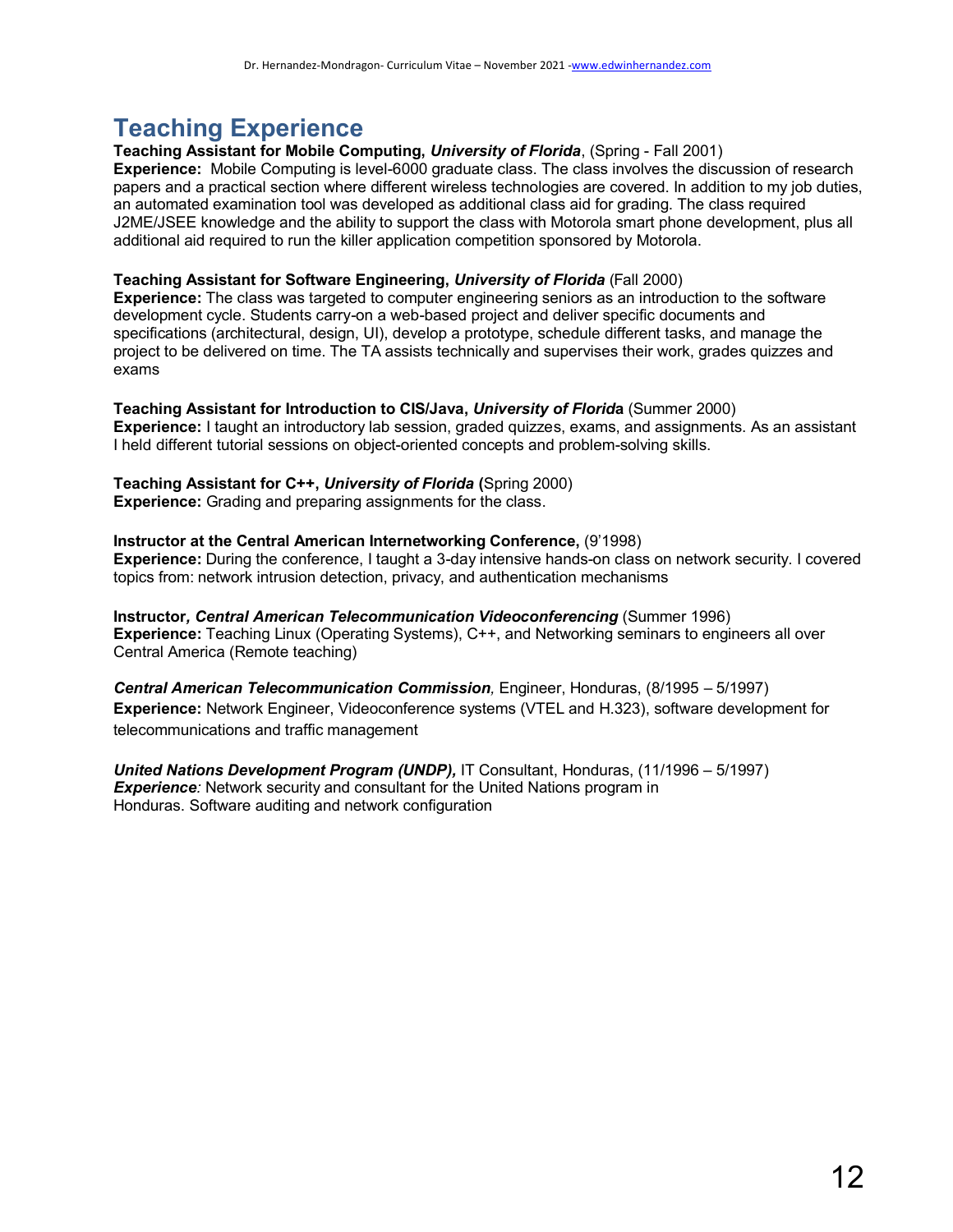# **Research Experience**

*Research Assistant*, *University of Florida,* Gainesville, FL (Jan '00 – Aug '02)

*Experience*: I investigated the effects of handoff and network mobility at different vehicular speeds. I used Mobile network simulation and emulation were important tools to study Mobile-IP and Layer-2/3 mobility protocols. I developed RAMON, Rapid Mobile Network Emulator, a device that emulates network layer mobility and programmatically replicates mobility conditions varying from signal strength, packet delay, BER, and speeds. RAMON uses real 802.11b Access Points, Omni-directional antennas, embedded computers (e.g. PC-104) and custom-build control circuitry. RAMON also used a .NET interface to automatically create network topologies to be emulated. In depth routing protocols explored, IP tunnels, and low-level network device driver adjustments. I conducted extensive simulation work on ns-2

#### *Research Assistant*, *University of Florida*, Gainesville, FL (Sep '97 - Dec '99)

*Experience:* I joined thee High-performance Computing and Simulation Research Lab. During my thesis work, I applied Fuzzy Logic in Network Management, focusing on how adaptive sampling could reduce captured statistics without losing important network behavior. Additionally, I researched ATM networks, SNMP (Simple Network Management Protocol), Virtual Interface Architecture (VIA) over Myrinet, CORBA, and High-performance Cluster Computing topics.

#### *Program Manager Intern*, *Microsoft Corporation*, Redmond, WA (May – Sep '01)

*Experience*: As an intern, I investigated self-similarity and power management algorithms for Wireless Networks. I modeled the method how service time per packet could be estimated and used for QoS in adhoc and infrastructure networks.

*Network Engineer*, *Radiografica Costarricense, R&D,* Costa Rica. (Jan - Jul'95) *Experience:* I developed a microcontroller-based (x8051 and RUPI-51 micro-controllers) system to measure X.25 and PBX data traffic, Windows-based GUI, and X.25 frame captures